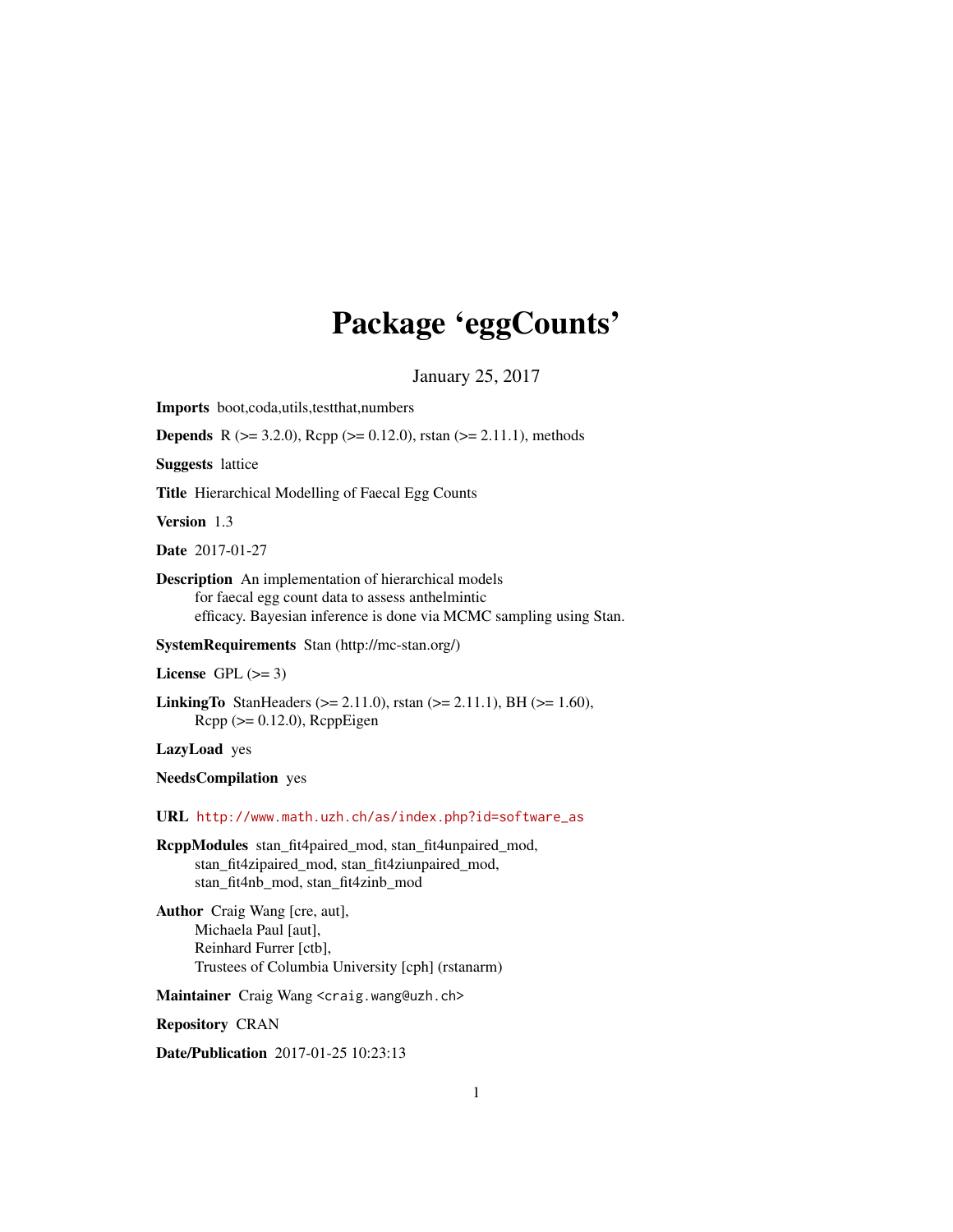## <span id="page-1-0"></span>R topics documented:

| Index | 14 |
|-------|----|
|       |    |

eggCounts-package *Hierarchical modelling of faecal egg counts*

## Description

This package implements Bayesian hierarchical models for the analysis of faecal egg count data. Bayesian inference is done via efficient MCMC sampling using Stan.

## Details

| Package:  | eggCounts  |
|-----------|------------|
| Type:     | Package    |
| Version:  | 1.3        |
| Date:     | 2017-01-27 |
| License:  | $GPL (=3)$ |
| LazyLoad: | yes        |

## Author(s)

Craig Wang <craig.wang@uzh.ch> Michaela Paul

echinococcus *Faecal egg count sample*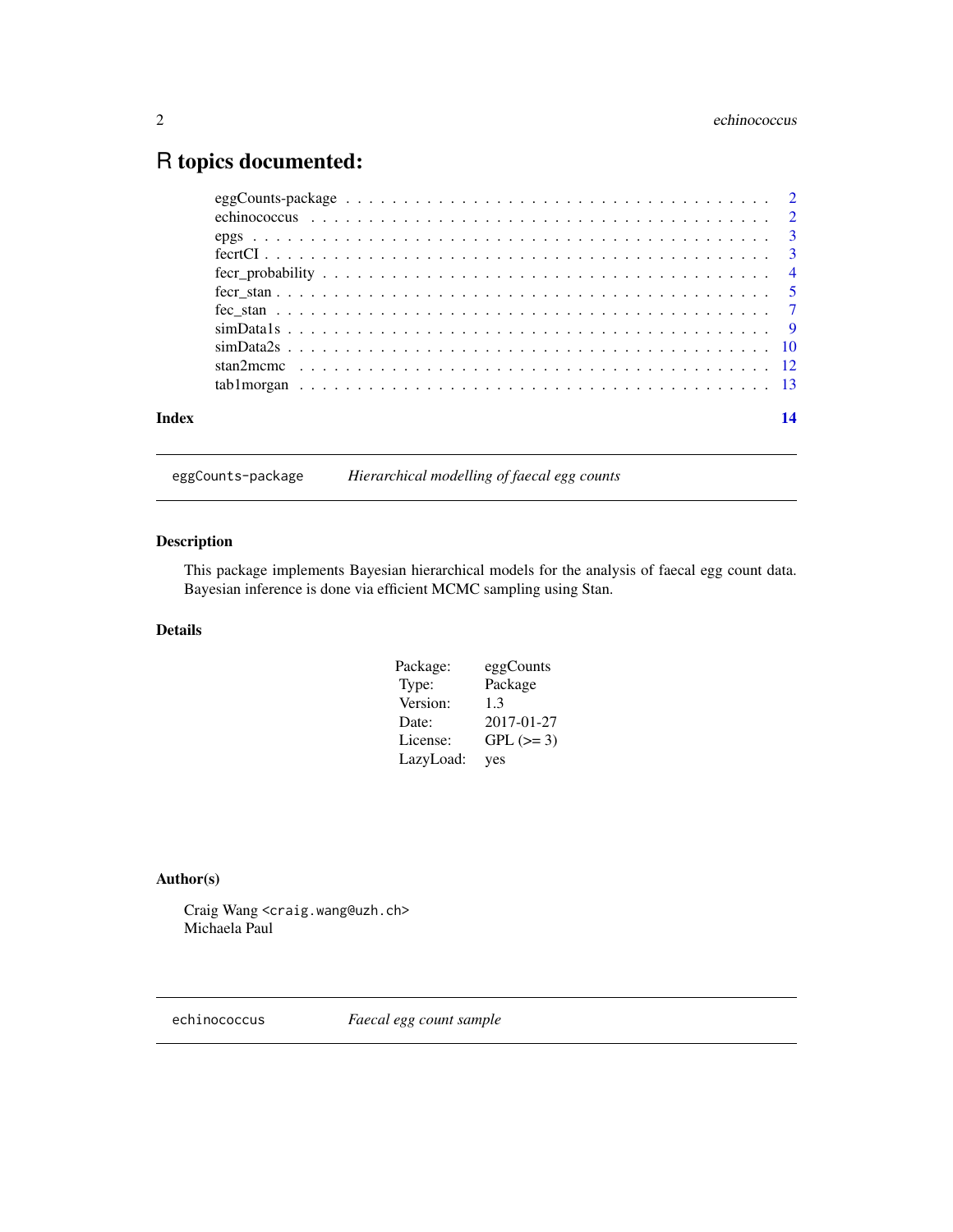## <span id="page-2-0"></span>epgs 3

## Description

This is an example data set containing 24 eggs per gram (epg) values of Taenia parasites (Echinococcus) in dogs. The correction factor of the diagnostic technique was 50.

#### Usage

data(echinococcus)

## Examples

data(echinococcus) table(echinococcus)

epgs *Faecal egg count samples (before and after treatment)*

## Description

This is an example data set containing 24 eggs per gram (epg) values before and after anthelmintic treatment. The correction factor of the diagnostic technique was 10.

## Usage

data(epgs)

fecrtCI *Compute standard FECRT according to WAAVP guidelines*

#### Description

Computes the standard Faecal Egg Count Reduction test together with approximate confidence intervals according to the WAAVP guidelines (Coles et al., 1992, 2006). The function also returns bootstrap percentile confidence intervals.

## Usage

```
fectCI(epg1, epg2, paired = FALSE, alpha = 0.05, R = 1999)
```

| epg1   | faecal egg counts in untreated animals                                           |
|--------|----------------------------------------------------------------------------------|
| epg2   | faecal egg counts in treated animals                                             |
| paired | logical. If true, indicates the samples are paired. Otherwise they are unpaired. |
| alpha  | confidence level of the intervals                                                |
| R.     | number of bootstrap replicates                                                   |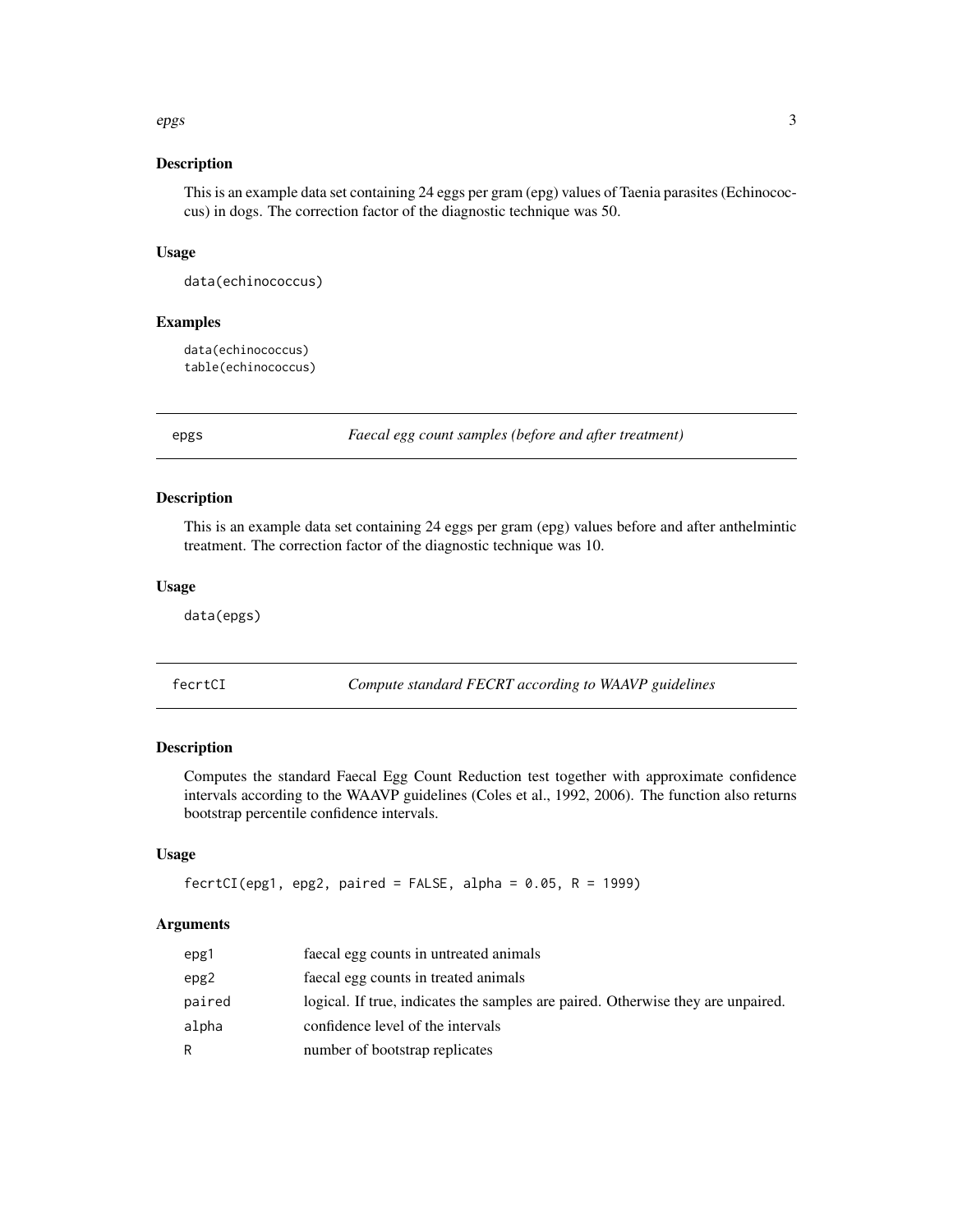## Value

| estimate | the estimated percentage reduction in mean epg rate    |
|----------|--------------------------------------------------------|
| bootCI   | corresponding percentile bootstrap confidence interval |
| approxCI | corresponding approximate confidence interval          |

## Author(s)

Michaela Paul

A list with

#### References

Coles GC, Bauer C, Borgsteede FHM, Geerts S, Klei TR, Taylor MA, Waller, PJ (1992). World Association for the Advancement of Veterinary Parasitology (WAAVP) methods for the detection of anthelmintic resistance in nematodes of veterinary importance, Veterinary Parasitology, 44:35-44.

Coles GC, Jackson F, Pomroy WE, Prichard RK, von Samson-Himmelstjerna G, Silvestre A, Taylor MA, Vercruysse J (2006). The detection of anthelmintic resistance in nematodes of veterinary importance, VeterinaryParasitology, 136:167-185.

## Examples

```
## Not run:
data(epgs)
fecrtCI(epgs$before, epgs$after, paired=TRUE)
```
## End(Not run)

fecr\_probability *Compute the probability of the reduction parameter relative to the given threshold*

## Description

Computes the probability of the reduction parameter's marginal posterior density is less than  $(\langle \cdot, \cdot \rangle)$ greater or equal to (>=) the threshold.

## Usage

```
fecr\_probability(statFit, threshold = 0.95,lessthan = TRUE)
```

| stanFit   | A stanfit object from the output of fecr stan()                                  |
|-----------|----------------------------------------------------------------------------------|
| threshold | numeric. The default threshold is 95% or 0.95.                                   |
| lessthan  | logical. If true, the probability less than the threshold is computed. Otherwise |
|           | greater or equal to the threshold is computed. Default is TRUE.                  |

<span id="page-3-0"></span>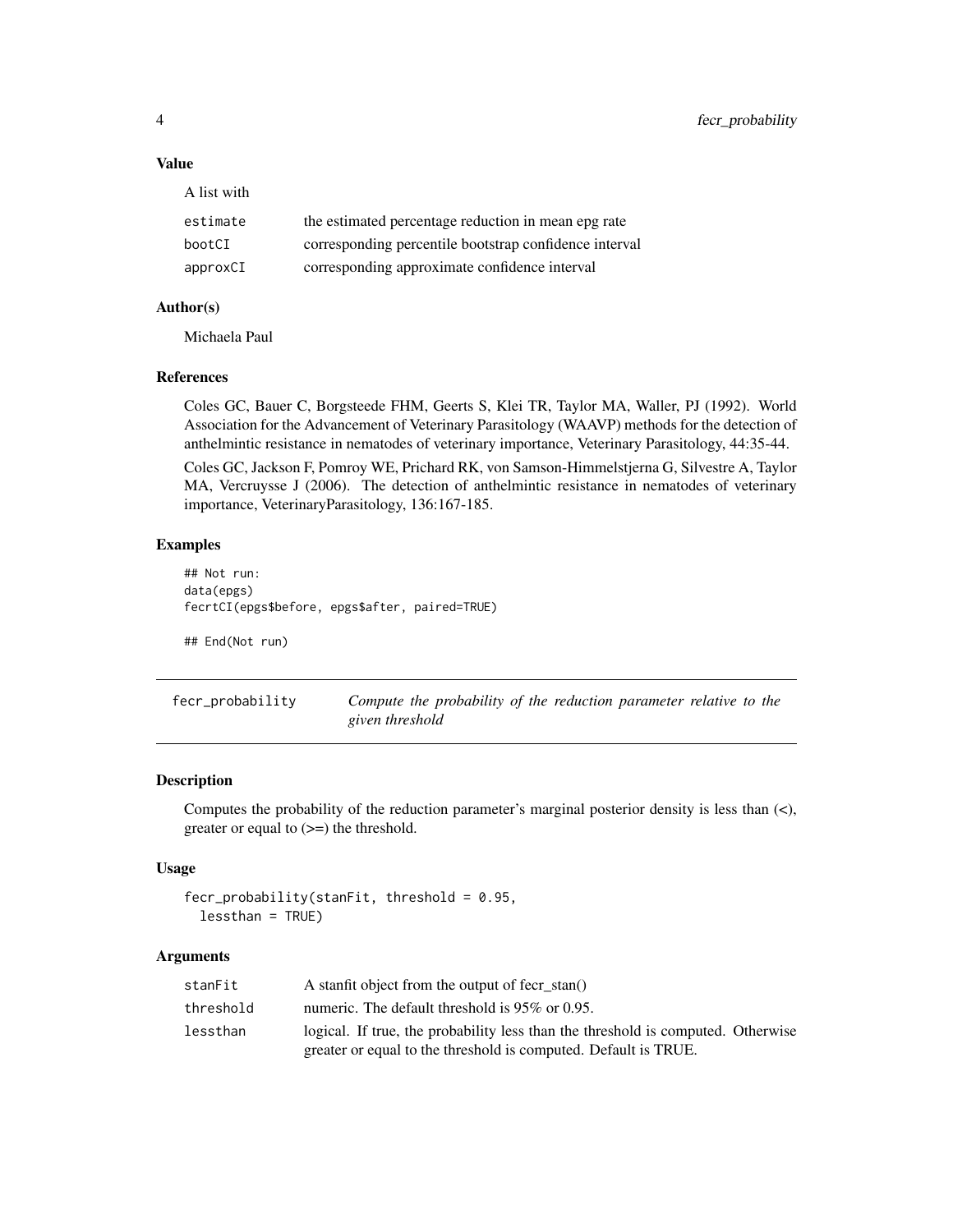<span id="page-4-0"></span>fect\_stan 5

## Value

Returns the probability in percentage.

## Author(s)

Craig Wang <craig.wang@uzh.ch>

## Examples

## Not run: ## load the sample data as a vector data(epgs)

```
## apply zero-infation model to the data vector
model<-fecr_stan(epgs[,1],epgs[,2],rawCounts=FALSE,preCF=10,paired=TRUE,zeroInflation=TRUE)
fecr_probability(model$stan.samples)
```
## End(Not run)

<span id="page-4-1"></span>fecr\_stan *Modelling the reduction of faecal egg count data*

#### Description

Models the reduction in faecal egg counts data with a (un)paired (zero-inflated) Poisson-gamma model formulation using the Stan modelling language. It is computationally several-fold faster compare to conventional MCMC techniques. For the installation instruction of Stan, please read: [Stan Installation.](https://github.com/stan-dev/rstan/wiki/Installing-RStan-on-Windows)

## Usage

```
fecr_stan(preFEC, postFEC,rawCounts = FALSE, preCF = 50,
 postCF = preCF, paired = TRUE, zeroInflation=TRUE,
 muPrior, kappaPrior, deltaPrior, phiPrior,
 nsamples = 12000, nburnin = 2000, thinning = 1, nchain = 1,
 ncore = 1, adaptdelta = 0.9, verbose = FALSE)
```

| preFEC    | vector of pre-treatment faecal egg counts                                                                                                                                                            |
|-----------|------------------------------------------------------------------------------------------------------------------------------------------------------------------------------------------------------|
| postFEC   | vector of post-treatment faecal egg counts                                                                                                                                                           |
| rawCounts | logical. If true, preFEC and postFEC correspond to raw counts (as counted on<br>equipment). Otherwise they correspond to calculated epgs (raw counts times<br>correction factor). Defaults to FALSE. |
| preCF     | correction factor(s) before treatment                                                                                                                                                                |
| postCF    | correction factor(s) after treatment                                                                                                                                                                 |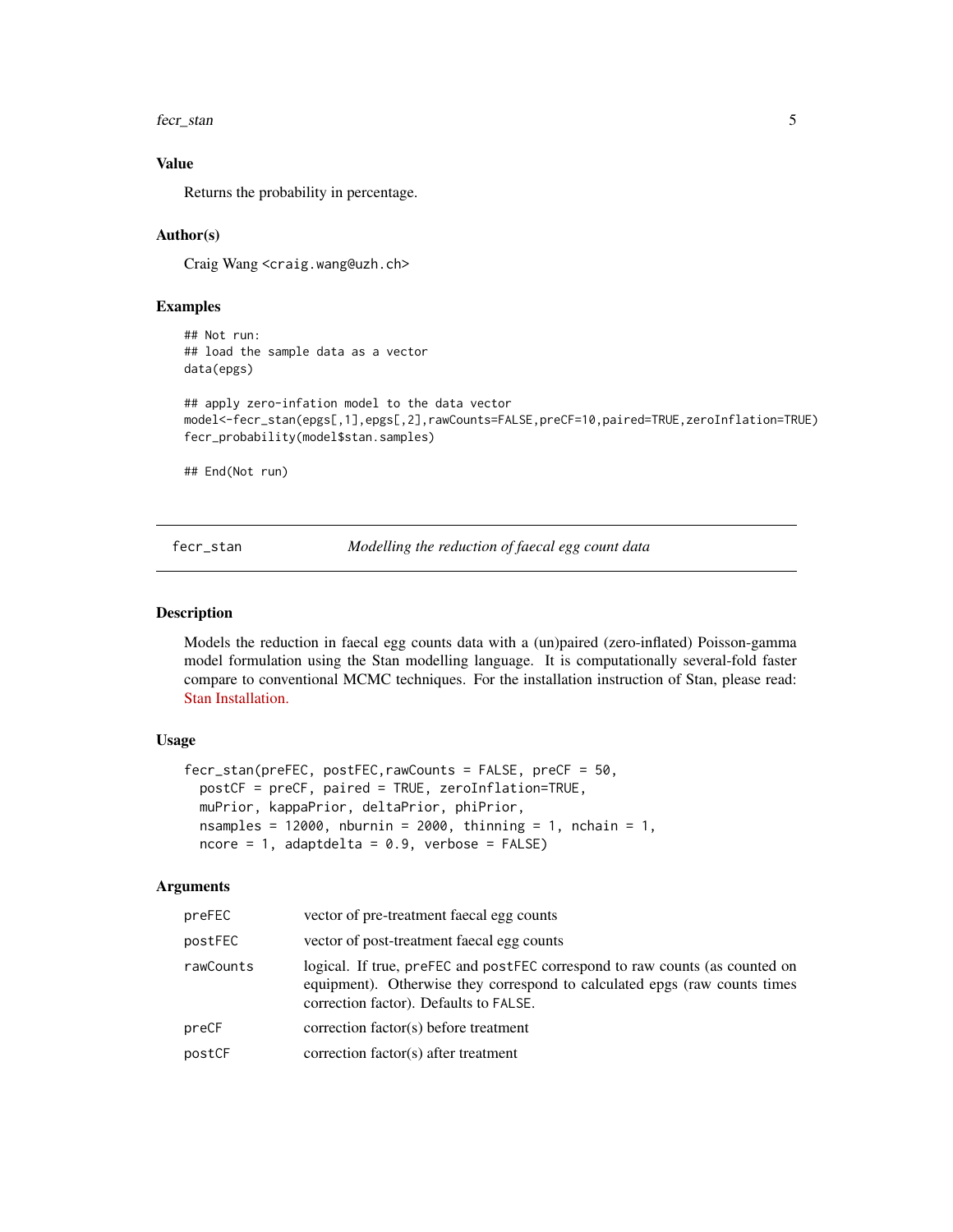| paired        | logical. If true, uses the model for the paired design. Otherwise uses the model<br>for the unpaired design                                                                                                                                                                             |
|---------------|-----------------------------------------------------------------------------------------------------------------------------------------------------------------------------------------------------------------------------------------------------------------------------------------|
| zeroInflation | logical. If true, uses the model with zero-inflation. Otherwise uses the model<br>without zero-inflation                                                                                                                                                                                |
| muPrior       | a list with hyper-prior information for the baseline mean parameter $\mu$ . The de-<br>fault prior is list(priorDist = "gamma", hyperpars= $c(1, 0.001)$ ), i.e. a<br>gamma distribution with shape 1 and rate 0.001, its 90% probability mass lies<br>between 51 and 2996              |
| kappaPrior    | a list with hyper-prior information for the dispersion parameter $\kappa$ . The default<br>prior is list(priorDist = "gamma", hyperpars= $c(1, 0.7)$ ), i.e. a gamma<br>distribution with shape 1 and rate 0.7, its 90% probability mass lies between 0.1<br>and 4.3 with a median of 1 |
| deltaPrior    | a list with hyper-prior information for the reduction $\delta$ . The default prior is<br>$list(priorDist = "beta", hyperparsec(1,1))$                                                                                                                                                   |
| phiPrior      | a list with hyper-prior information for the zero-inflation parameter $\phi$ , The default<br>prior is $list(priorDist = "beta", hyperparsec(1,1))$                                                                                                                                      |
| nsamples      | a positive integer specifying how many iterations for each chain (including burn-<br>in samples)                                                                                                                                                                                        |
| nburnin       | number of burn-in samples                                                                                                                                                                                                                                                               |
| thinning      | thinning parameter, a positive integer specifying the period for saving samples                                                                                                                                                                                                         |
| nchain        | a positive integer specifying the number of chains                                                                                                                                                                                                                                      |
| ncore         | number of cores to use when executing the chains in parallel                                                                                                                                                                                                                            |
| adaptdelta    | the target acceptance rate, a value between 0 and 1                                                                                                                                                                                                                                     |
| verbose       | logical. If true, prints progress and debugging information                                                                                                                                                                                                                             |

## Details

The first time each model with non-default priors is applied, it can take up to 20 seconds for stan to compile the model. Currently the function only support prior distributions with two parameters. For a complete list of supported priors and their parameterization, please consult the list of distributions in [Stan.](http://mc-stan.org/documentation/)

Sometimes the function outputs informational message from Stan regarding the Metropolis proposal rejections, this is due to the sampler hit the boundary of the parameter space. For some variables, the boundary point is not supported in the distribution. This is not a concern if there are only a few such warnings.

#### Value

Prints out the posterior summary of fecr as the reduction, meanEPG.untreated as the mean faecal egg counts before treatment, and meanEPG. treated as the mean faecal egg counts after treatment. The posterior summary contains the mean, standard deviation (sd), 2.5%, 25%, 50%, 75% and 97.5% percentiles, the 95% highest posterior density interval (HPDLow95 and HPDHigh95) and the posterior mode. NOTE: we recommend to use the 95% HPD interval and the mode for further statistical analysis.

The returned value is a list that consists of: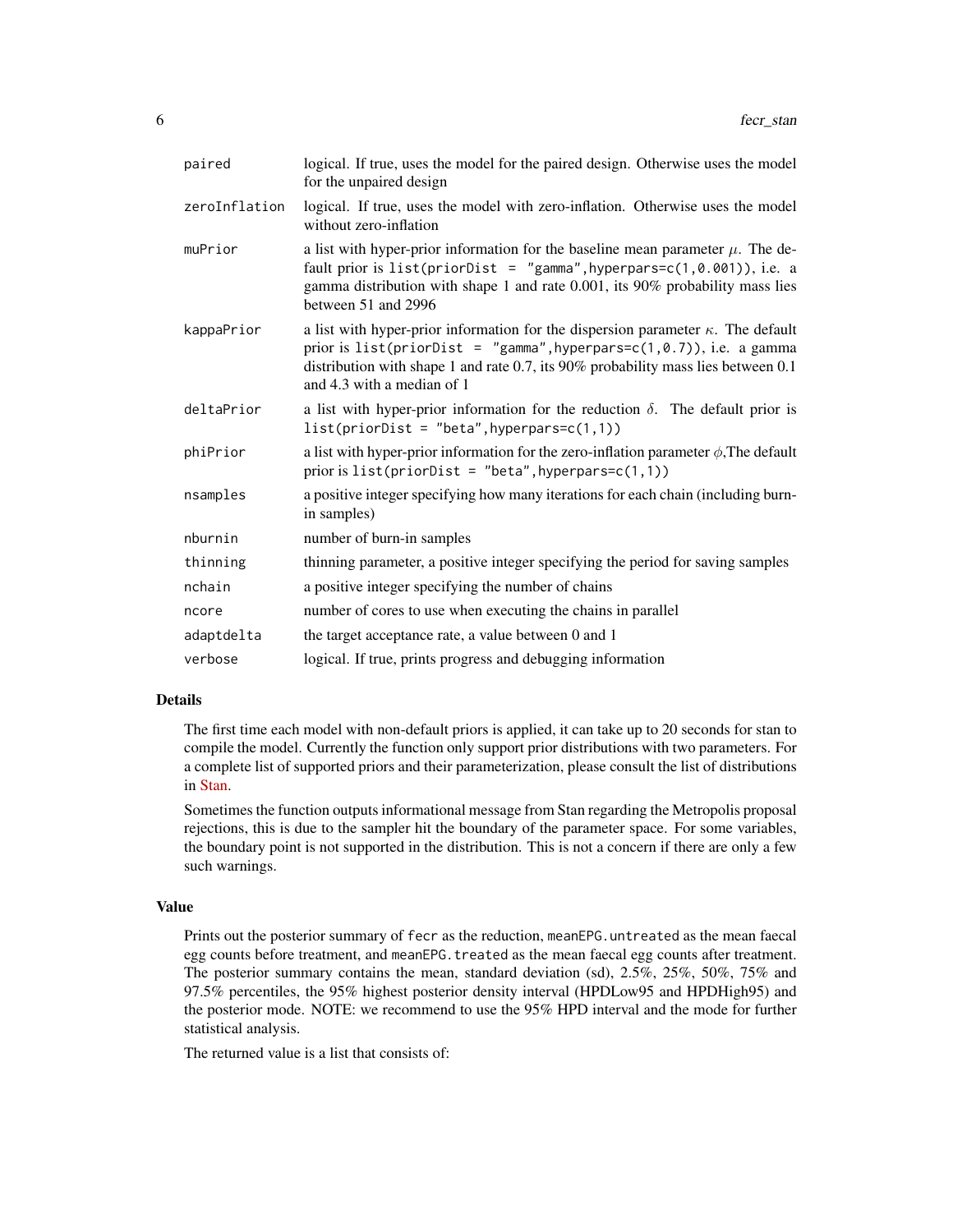#### <span id="page-6-0"></span>fec\_stan 7

| stan.samples      | An object of S4 class stanfit representing the fitted results. For more informa- |
|-------------------|----------------------------------------------------------------------------------|
|                   | tion, please see the stanfit-class in rstan reference manual.                    |
| posterior.summary |                                                                                  |
|                   | A data frame that is the same as the printed posterior summary.                  |

#### Author(s)

Craig Wang <craig.wang@uzh.ch>

## See Also

[simData2s](#page-9-1) for simulating faecal egg counts data with two samples

## Examples

## Not run: ## load the sample data as a vector data(epgs) ## apply zero-infation model to the data vector model<-fecr\_stan(epgs[,1],epgs[,2],rawCounts=FALSE,preCF=10,paired=TRUE,zeroInflation=TRUE) samples<-stan2mcmc(model\$stan.samples) ## a demonstration demo("fecm\_stan", package = "eggCounts")

## End(Not run)

<span id="page-6-1"></span>fec\_stan *Modelling of faecal egg count data (one-sample case)*

#### Description

Models faecal egg counts data in a one-sample case with (zero-inflated) Poisson-gamma model formulation using the Stan modelling language. It is computationally several-fold faster compare to conventional MCMC techniques. For the installation instruction of Stan, please read: [Stan Installa](https://github.com/stan-dev/rstan/wiki/Installing-RStan-on-Windows)[tion.](https://github.com/stan-dev/rstan/wiki/Installing-RStan-on-Windows)

#### Usage

```
fec_stan(fec, rawCounts = FALSE, CF = 50, zeroInflation = TRUE,
 muPrior, kappaPrior, phiPrior, nsamples = 12000,
 nburnin = 2000, thinning = 1, nchain = 1,
 ncore = 1, adaptdelta = 0.9, verbose = FALSE)
```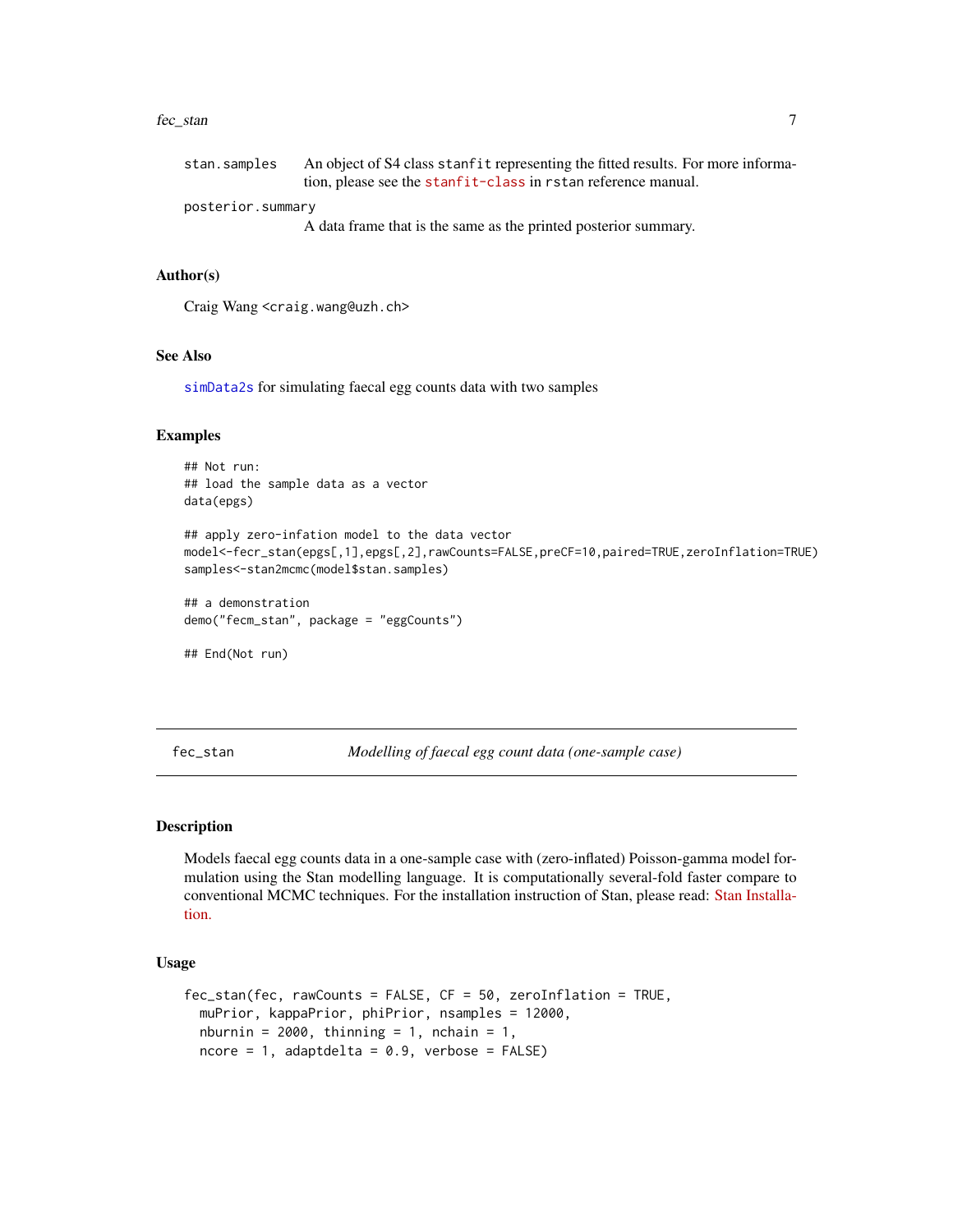## Arguments

| fec           | vector of faecal egg counts                                                                                                                                                                                                                                                          |
|---------------|--------------------------------------------------------------------------------------------------------------------------------------------------------------------------------------------------------------------------------------------------------------------------------------|
| rawCounts     | logical. If true, preFEC and postFEC correspond to raw counts (as counted on<br>equipment). Otherwise they correspond to calculated epgs (raw counts times<br>correction factor). Defaults to FALSE.                                                                                 |
| <b>CF</b>     | correction factor or vector of correction factors                                                                                                                                                                                                                                    |
| zeroInflation | logical. If true, uses the model with zero-inflation. Otherwise uses the model<br>without zero-inflation                                                                                                                                                                             |
| muPrior       | a list with hyper-prior information for the baseline mean parameter $\mu$ . The de-<br>fault prior is list(priorDist = "gamma", hyperpars= $c(1, 0.001)$ ), i.e. a<br>gamma distribution with shape 1 and rate 0.001, its 90% probability mass lies<br>between 51 and 2996           |
| kappaPrior    | a list with hyper-prior information for the dispersion parameter $\kappa$ . The default<br>prior is $list(priorDist = "gamma", hyperparse(1, 0.7)), i.e. a gamma$<br>distribution with shape 1 and rate 0.7, its 90% probability mass lies between 0.1<br>and 4.3 with a median of 1 |
| phiPrior      | a list with hyper-prior information for zero-inflation parameter. The default prior<br>is $list(priorDist = "beta", hyperparsec(1,1))$                                                                                                                                               |
| nsamples      | a positive integer specifying how many iterations for each chain (including burn-<br>in samples)                                                                                                                                                                                     |
| nburnin       | number of burn-in samples                                                                                                                                                                                                                                                            |
| thinning      | thinning parameter, a positive integer specifying the period for saving samples                                                                                                                                                                                                      |
| nchain        | a positive integer specifying the number of chains                                                                                                                                                                                                                                   |
| ncore         | number of cores to use when executing the chains in parallel                                                                                                                                                                                                                         |
| adaptdelta    | the target acceptance rate, a value between 0 and 1                                                                                                                                                                                                                                  |
| verbose       | logical. If true, prints progress and debugging information                                                                                                                                                                                                                          |

#### Details

The first time each non-default model is applied, it can take up to 20 seconds for stan to compile the model. Currently the function only support prior distributions with two parameters. For a complete list of supported priors and their parameterization, please consult the list of distributions in [Stan.](http://mc-stan.org/documentation/)

Sometimes the function outputs informational message from Stan regarding the Metropolis proposal rejections, this is due to the sampler hit the boundary of the parameter space. For some variables, the boundary point is not supported in the distribution. This is not a concern if there are only a few such warnings.

#### Value

Prints out summary of meanEPG as the posterior mean egg count. The posterior summary contains the mean, standard deviation (sd), 2.5%, 25%, 50%, 75% and 97.5% percentiles, the 95% highest posterior density interval (HPDLow95 and HPDHigh95) and the posterior mode. NOTE: we recommend to use the 95% HPD interval and the mode for further statistical analysis.

The returned value is a list that consists of: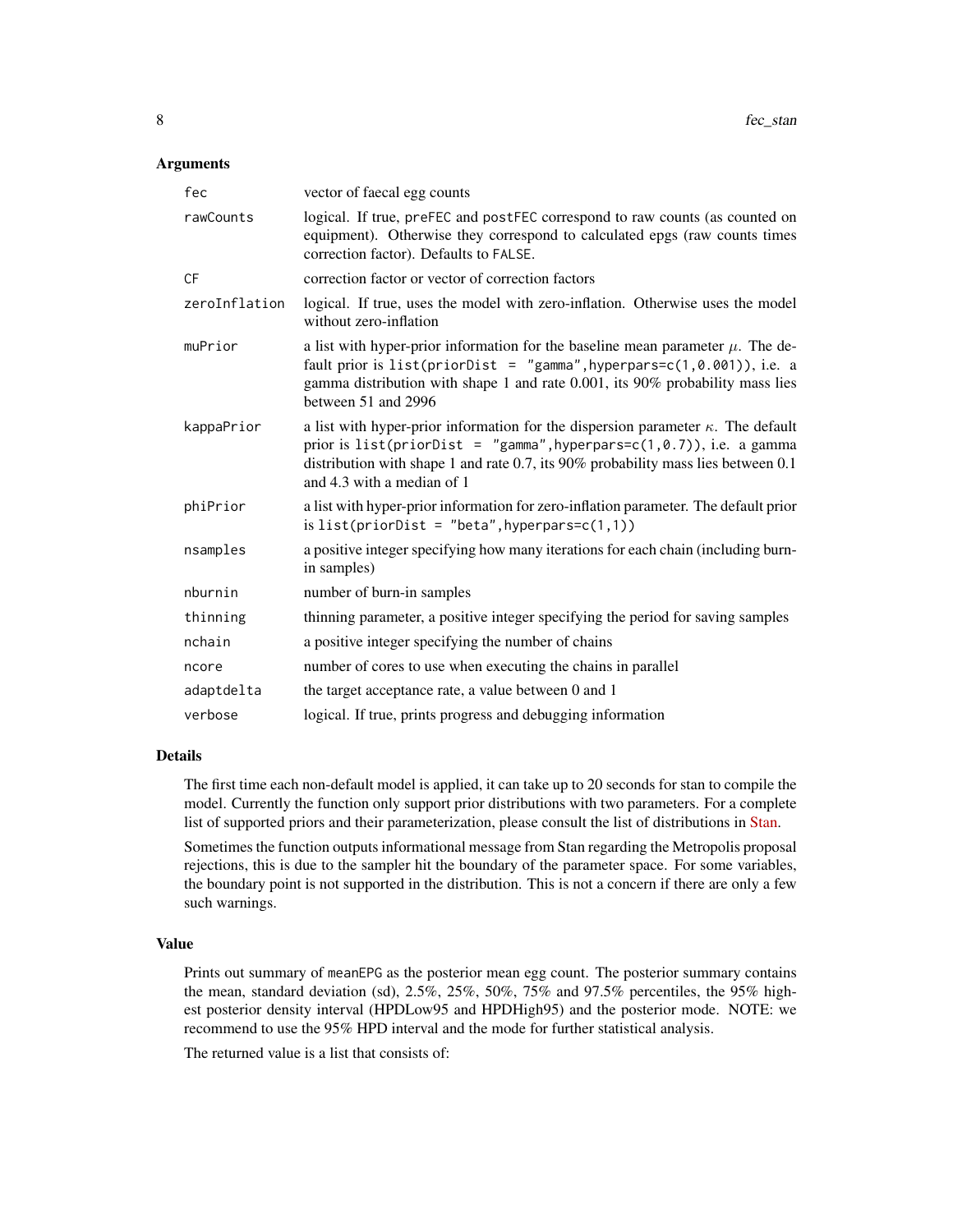#### <span id="page-8-0"></span>simData1s 9

| stan.samples      | An object of S4 class stanfit representing the fitted results. For more informa- |
|-------------------|----------------------------------------------------------------------------------|
|                   | tion, please see the stanfit-class in rstan reference manual.                    |
| posterior.summary |                                                                                  |
|                   | A data frame that is the same as the printed posterior summary.                  |

## Author(s)

Craig Wang <craig.wang@uzh.ch>

## See Also

[simData1s](#page-8-1) for simulating faecal egg count data with one sample

## Examples

```
## Not run:
## load the sample data as a vector
data(echinococcus)
fec<-echinococcus[[1]]
```

```
## apply zero-infation model to the data vector
model<-fec_stan(fec,rawCounts=FALSE,CF=50,zeroInflation=FALSE)
samples<-stan2mcmc(model$stan.samples)
```

```
## a demonstration
demo("fecm_stan", package = "eggCounts")
```

```
## End(Not run)
```
<span id="page-8-1"></span>simData1s *Simulate faecal egg count data (1-sample situation)*

## Description

Simulates (zero-inflated) egg count data

## Usage

simData1s( $n = 10$ , mean = 500, kappa = 0.5, phi = 1,  $f = 50$ , rounding = TRUE)

| n            | sample size (number of faeces collected)                                                                    |
|--------------|-------------------------------------------------------------------------------------------------------------|
| mean         | true number of eggs per gram (epg)                                                                          |
| kappa        | overdispersion parameter, $\kappa \to \infty$ corresponds to Poisson                                        |
| phi          | prevalence <i>i.e.</i> proportion of infected animals, between 0 and 1                                      |
| $\mathsf{f}$ | correction factor of the egg counting technique, either an integer or a vector of<br>integers with length n |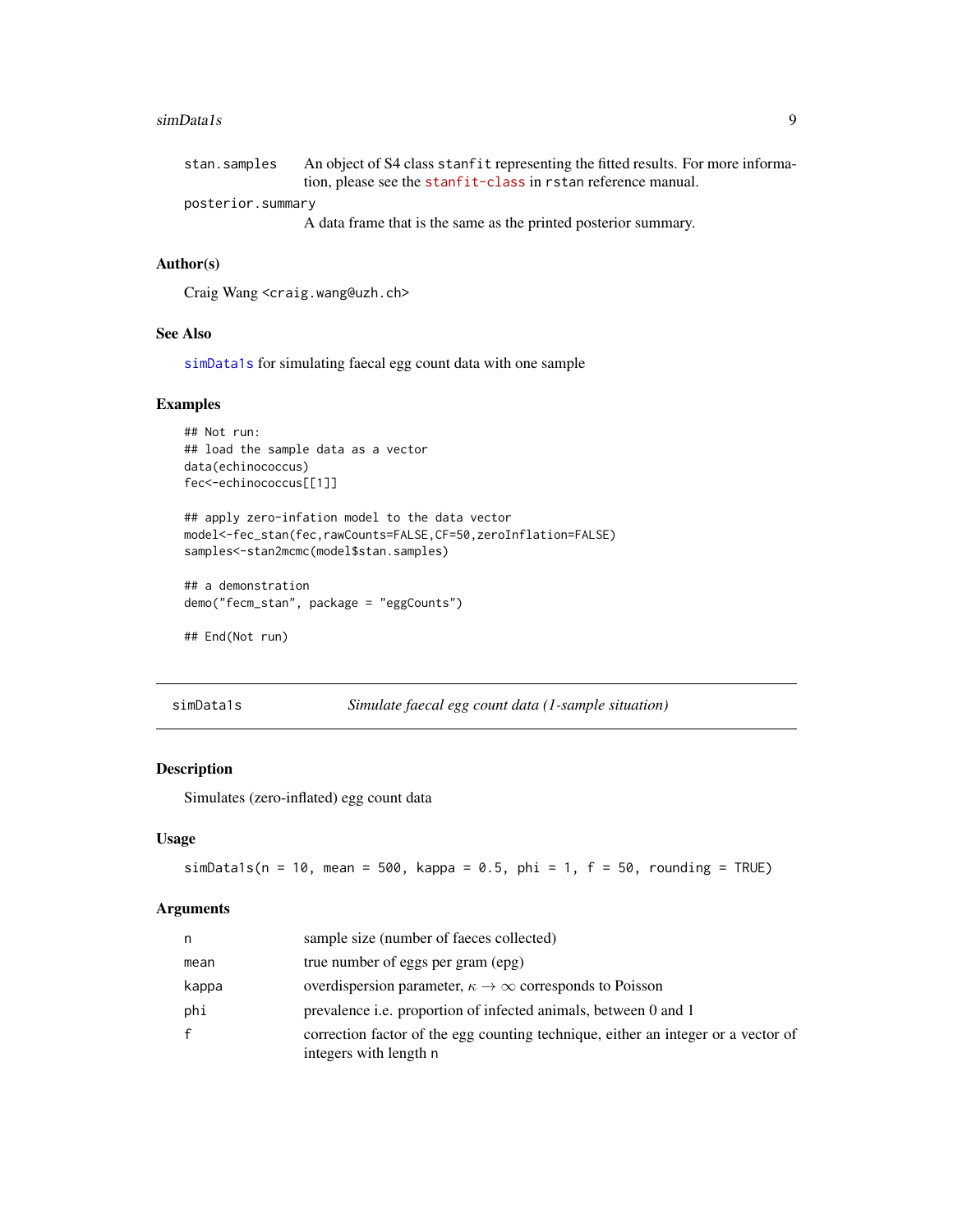<span id="page-9-0"></span>

| rounding | logical. If true, the Poisson mean for the raw counts is rounded. The rounding  |
|----------|---------------------------------------------------------------------------------|
|          | applies since the mean epg is frequently reported as an integer value. For more |
|          | information, please see Details.                                                |

## Details

The simulation process does not exactly match the proposed models in [ref:paper], however the simulated data resembles the data observed in real world.

In the simulation of raw (master) counts, it follows a Poisson distribution with some mean. The mean is frequently rounded down if it has a very low value and rounding = TRUE, hence there expects to be a negative bias overall when  $\mu$  < 150. Set rounding = FALSE if one does not wish to have any bias in the simulated counts.

## Value

A matrix with three columns, namely the observed epg (obs), number of eggs counted on the McMaster slide (master) and true egg counts (true).

## Author(s)

Craig Wang <craig.wang@uzh.ch> Michaela Paul

## See Also

[fec\\_stan](#page-6-1) for analyzing faecal egg count data with one sample

## Examples

fec <- simData1s(n=10, mean=500, kappa=0.5, phi=0.7)

<span id="page-9-1"></span>simData2s *Simulate faecal egg count data (2-sample situation)*

#### Description

Generates two samples of (zero-inflated) egg count data

#### Usage

```
simData2s(n = 10, preMean = 500, delta = 0.1, kappa = 0.5,
 phiPre = 1, phiPost = phiPre, f = 50, paired = TRUE,
  rounding = TRUE)
```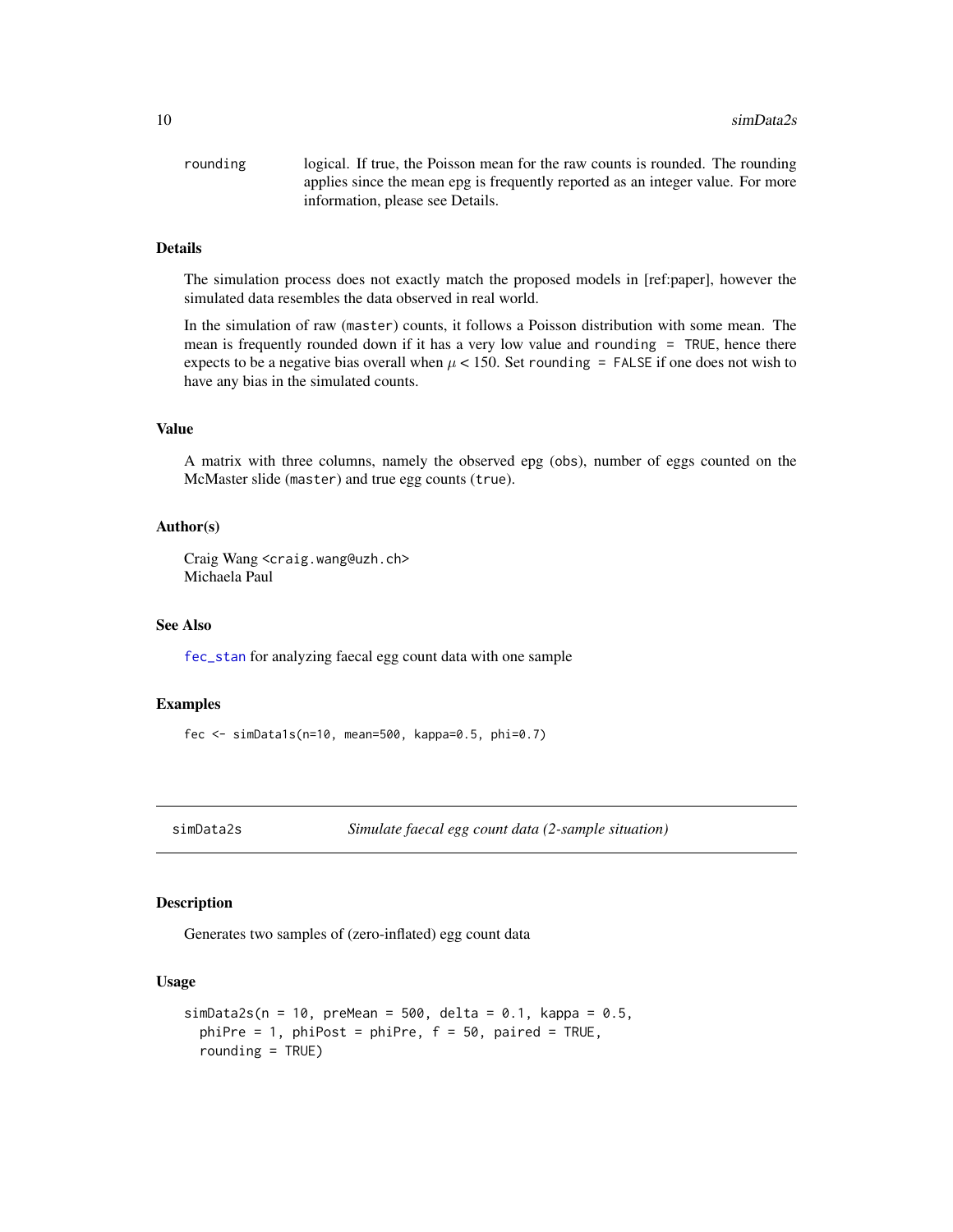#### <span id="page-10-0"></span> $\sin\theta$  at a 2s  $\sin\theta$  at a 2s  $\sin\theta$  at a  $\sin\theta$  at a  $\sin\theta$  at a  $\sin\theta$  at a  $\sin\theta$  at a  $\sin\theta$  at a  $\sin\theta$  at a  $\sin\theta$  at a  $\sin\theta$  at a  $\sin\theta$  at a  $\sin\theta$  at a  $\sin\theta$  at  $\sin\theta$  at  $\sin\theta$  at  $\sin\theta$  at  $\sin\theta$  at  $\sin\theta$  at

#### Arguments

| n        | sample size (number of faecal samples collected pre- and post-treatment)                                                                                                                              |
|----------|-------------------------------------------------------------------------------------------------------------------------------------------------------------------------------------------------------|
| preMean  | true number of eggs per gram (epg) (i.e. worm burden) before treatment                                                                                                                                |
| delta    | proportion of epg left after treatment, between 0 and 1. 1 - $\delta$ is reduction in<br>mean after treatment, $delta = 0.1$ indicates a 90% reduction                                                |
| kappa    | overdispersion parameter, $\kappa \to \infty$ corresponds to Poisson                                                                                                                                  |
| phiPre   | pre-treatment prevalence (i.e. proportion of infected animals), between 0 and 1                                                                                                                       |
| phiPost  | post-treatment prevalence, between 0 and 1                                                                                                                                                            |
| f        | correction factor of the egg counting technique, either an integer or a vector of<br>integers with length n                                                                                           |
| paired   | logical. If true, paired samples are simulated. Otherwise unpaired samples are<br>simulated.                                                                                                          |
| rounding | logical. If true, the Poisson mean for the raw counts is rounded. The rounding<br>applies since the mean epg is frequently reported as an integer value. For more<br>information, please see Details. |

## Details

The simulation process does not exactly match the proposed models in [ref:paper], however the simulated data resembles the data observed in real world.

In the simulation of raw (master) counts, it follows a Poisson distribution with some mean. The mean is frequently rounded down if it has a very low value and rounding = TRUE,there expects to be a up to 3-10% positive bias in the mean reduction when  $\mu$  < 150 and  $\delta$  < 0.1. Set rounding = FALSE if one does not wish to have any bias.

#### Value

A matrix with six columns, namely the observed epg (obs), number of eggs counted on microscope slide (master) and true egg counts (true) for both pre- and post- treatment.

## Author(s)

Craig Wang <craig.wang@uzh.ch> Michaela Paul

## See Also

[fecr\\_stan](#page-4-1) for analyzing faecal egg count data with two samples

## Examples

```
fec <- simData2s(n=10, preMean=500, delta=0.1, kappa=0.5)
```

```
## show the positive bias when the true reduction should be 95%
set.seed(1)
fec <- simData2s(n=1e5, preMean=150, delta=0.05, kappa=0.5)
1-mean(fec[,5])/mean(fec[,2])
```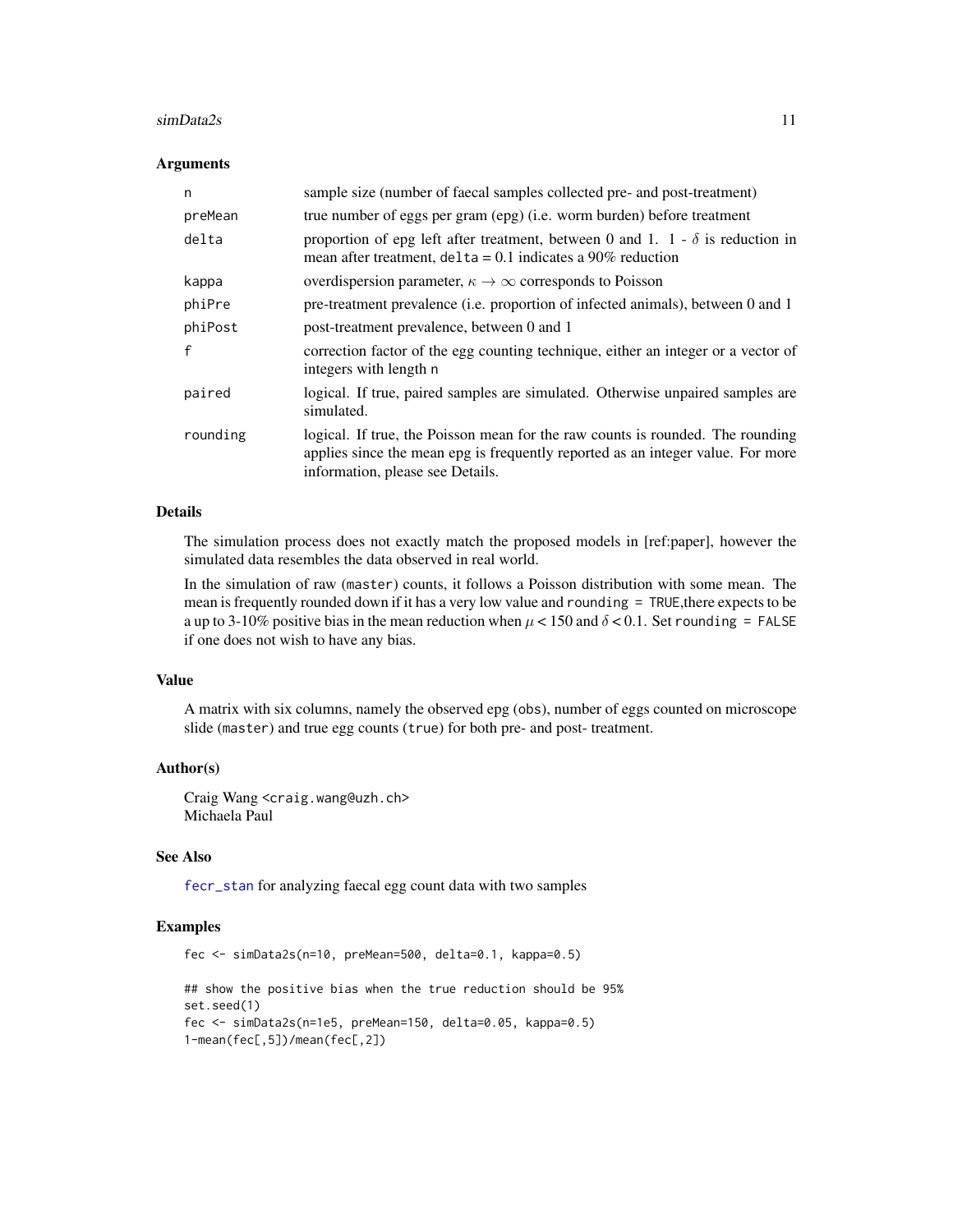<span id="page-11-0"></span>

#### Description

Converts a large stanfit object into a MCMC object for easier analysis, it extracts the relevant MCMC samples of the model from stanFit including the baseline mean epg, dispersion, pre- and post-treatment zero-inflation parameters and the calculated reduction.

#### Usage

```
stan2mcmc(stanFit)
```
## Arguments

stanFit A stanfit object from the output of either fecr\_stan() or fec\_stan()

## Details

The output can be analyzed as a typical MCMC object with the functions from the coda package. NOTE: The resulting MCMC object does not contain warm-up samples and is already thinned.

#### Value

A MCMC object with a list of relevant parameters depending on the chosen model.

## Author(s)

Craig Wang <craig.wang@uzh.ch>

## Examples

## Not run: data(epgs)

```
## apply zero-infation model for the paired design to the data vector
model <- fecr_stan(epgs[,1], epgs[,2], rawCounts=FALSE, preCF=10, paired=TRUE, zeroInflation=TRUE)
samples <- stan2mcmc(model$stan.samples)
summary(samples)
```
## End(Not run)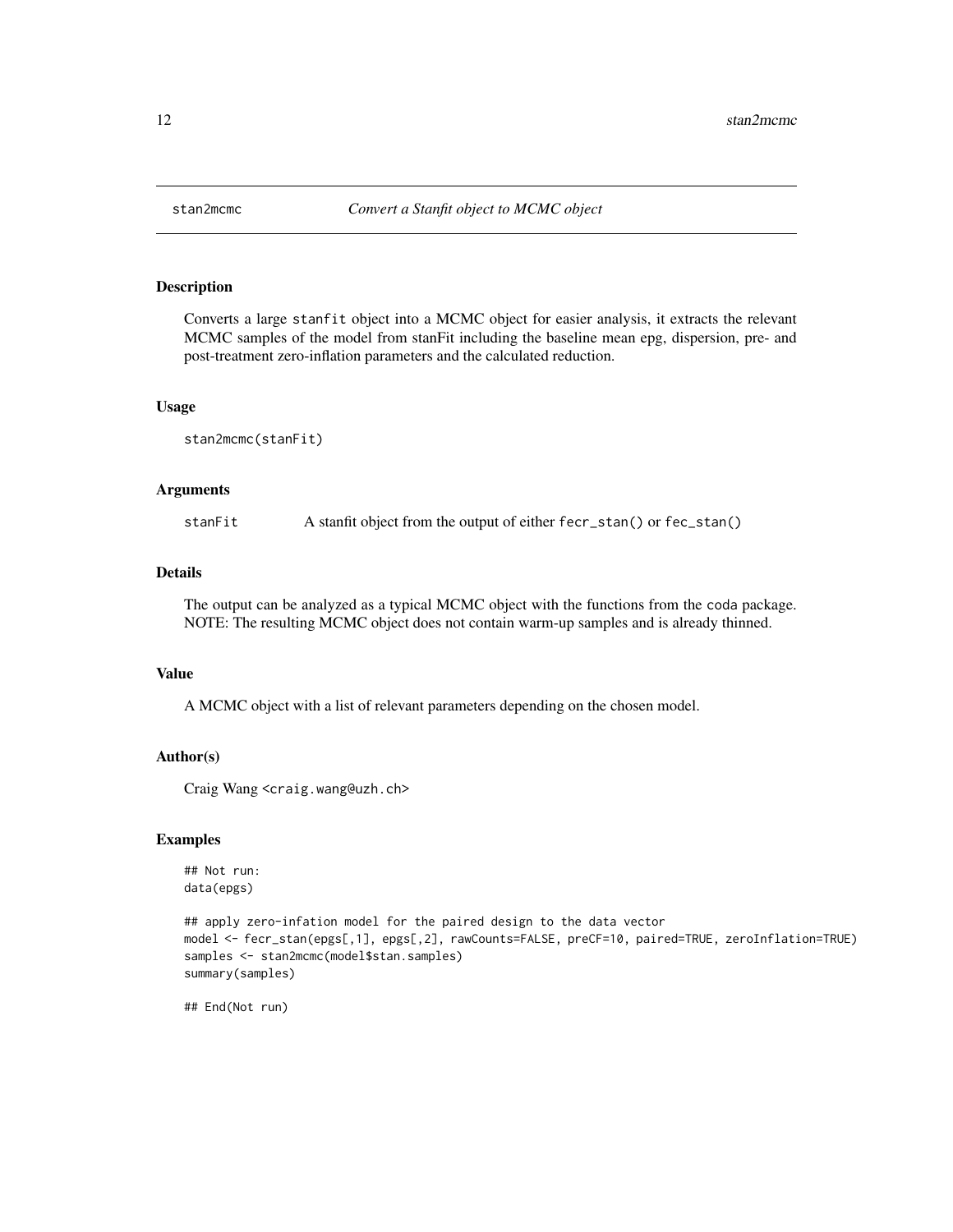<span id="page-12-0"></span>

## Description

This data set contains information about the abundance and distribution of trichostrongyloid eggs in the faeces of 14 groups of commercially farmed sheep given in Table 1 in Morgan et al. (2005). The faecal egg counts were assumed to follow a negative binomial distribution with mean  $m$  and overdispersion parameter k.

#### Usage

data(tab1morgan)

### Format

A data frame with 14 rows and 13 variables

#### Details

The data set has columns:

| goodness-of-fit statistic for the negative binomial distribution |
|------------------------------------------------------------------|
|                                                                  |
|                                                                  |
|                                                                  |

## Source

Morgan ER, Cavill L, Curry GE, Wood RM, Mitchell ESE (2005). Effects of aggregation and sample size on composite faecal egg counts in sheep, Veterinary Parasitology, 121:79-87.

## Examples

```
data(tab1morgan)
if (require("lattice"))
  xyplot(k.low+k.up+k ~meanFEC, type="p", pch=19, col=c(8,8,1), data=tab1morgan)
```